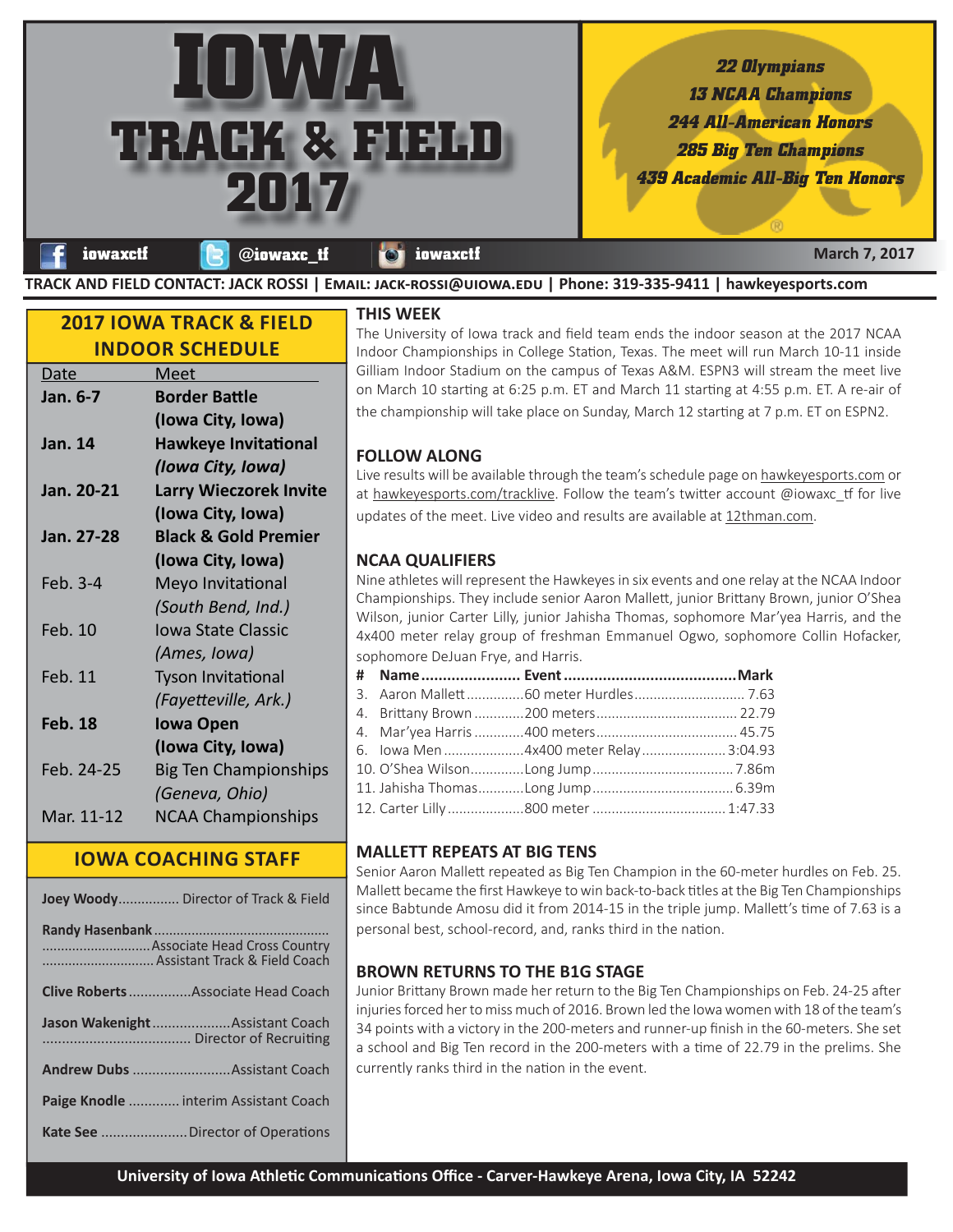

### **TRENDING UPWARD**

Senior Aaron Mallett will make his third appearance at the NCAA Indoor Championships this weekend. Mallett previously qualified in 2015 and 2016 where he has improved each year finishing sixth and third, respectively. Mallett enters the meet with the third fastest time in the nation.

### **HAWKEYE MEN REACH NEW HEIGHTS**

The University of Iowa men's track and field team improved in the U.S. Track & Field and Cross Country Coaches Association (USTF-CCCA) National Team Computer Rankings to No. 15 in the latest poll -- the highest ranking in program history. Iowa entered the top 25 on Feb. 13.

### **LAST YEAR AT NCAAS**

The Hawkeyes named four All-Americans during the 2016 NCAA Championships. The women's 4x400-meter relay team of Montayla Holder, Briana Guillory, Elexis Guster, and Alexis Hernandez were named second team All-Americans. Guster was also a second team All-American in the 400-meters. On the men's side, Aaron Mallett was named a first team All-American in the 60-meter hurdles and Will Tuebel was a second team All-American in the 800-meters.

### **IT'S THAT TYPE OF YEAR**

The University of Iowa track and field team has enjoyed an indoor season for the ages. During their 2017 campaign the squad has set 13 school-records including six at the Big Ten Championships-- 10 on the men's side and three on the women's side. The school records include: the men's 60-meter hurdles twice (Aaron Mallett, 7.63), 400m twice (Mar'yea Harris, 45.75), 800m (Carter Lilly, 1:47.33), heptathlon twice (Will Dougherty, 5,504 points), 4x400m relay twice (Emmanuel Ogwo, Collin Hofacker, DeJuan Frye, Harris, 3:04.94), distance medley relay (Lilly, Frye, Matt Manternach, and Harris, 9:44.07), women's 200-meters (Brittany Brown, 22.79), long jump (Jahisha Thomas, 6.39m), and triple jump (Thomas, 13.00m).

### **KNODLE JOINS TRACK & FIELD STAFF**

Paige Knodle joined the University of Iowa track and field coaching staff on March 2. Knodle comes from Iowa State where she was a volunteer assistant coach. She was previously a student-athletes at the University of Northern Iowa where she was a two-time All-American, 18-time All MVC honoree with six individual conference titles, and four-time team captain. She also holds seven UNI school records (pentathlon, heptathlon, 60m hurdles, 100m hurdles, 400m hurdles, shuttle hurdle, and javelin).

### **NEXT ON THE BLOCK**

The Hawkeyes begin the transition to the outdoor season. Iowa heads to the Baldy Castillo Invitational on March 17-18 in Tempe, Ariz.

## **2017 INDOOR SEASON LEADERS**

**MEN**

| 200 Meters  Antonio Woodard  21.26                           |  |
|--------------------------------------------------------------|--|
| 400 Meters  Mar'yea Harris  * 45.75                          |  |
| 600 Meters  Carter Lilly  1:17.20                            |  |
|                                                              |  |
| 1,000 Meters  Tysen VanDraska  2:28.29                       |  |
|                                                              |  |
| 3,000 Meters  Bailey Hesse-Withbroe  8:21.33                 |  |
| 5,000 Meters  Bailey Hesse-Withbroe  14:48.04                |  |
| 1,600-Meter Relay Ogwo, Hofacker, Frye, Harris* 3:04.94      |  |
| Dist. Medley Relay Lilly, Frye, Manternach, Jones. * 9:44.07 |  |
| High Jump Peter Andreano 6-8 (2.03m)                         |  |
| Pole Vault  Andy Jatis  16-4 3/4 (5.00m)                     |  |
| Long Jump  O'Shea Wilson 25-9 1/2 (7.86m)                    |  |
| Triple Jump Akinshe Calica-Hill  48-2 1/2 (14.69m)           |  |
| Shot Put Reno Tuufuli 61-7 1/2 (18.78m)                      |  |
| Weight Throw Reno Tuufuli56-2 1/2 (17.13m)                   |  |
| Discus  Reno Tuufuli 176-9 (53.87m)                          |  |
| Heptathlon  William Dougherty  * 5,504 points                |  |

## **WOMEN**

|                                       | 60-Meter Hurdles  Jahisha Thomas  8.28        |  |
|---------------------------------------|-----------------------------------------------|--|
|                                       | 200 Meters  Brittany Brown  * 22.79           |  |
|                                       | 400 Meters  Alexis Hernandez  53.42           |  |
|                                       | 600 Meters  Mallory King 1:33.13              |  |
|                                       | 800 Meters  Tia Saunders  2:12.21             |  |
|                                       | 1,000 Meters  Tess Wilberding 2:53.74         |  |
|                                       | Mile  Tess Wilberding 4:54.16                 |  |
|                                       | 3,000 Meters  Tess Wilberding 9:39.87         |  |
|                                       | 5,000 Meters  Andrea Shine  16:45.76          |  |
|                                       | 1,600-Meter Relay Buss, Guillory, Brown,      |  |
|                                       | Hernandez 3:38.56                             |  |
|                                       | Dist. Medley Relay Espinosa, Weber, Gibbs,    |  |
|                                       |                                               |  |
|                                       | High Jump Aubrianna Lantrip 5-7 1/4 (1.71m)   |  |
|                                       | Gillian Urycki5-7 1/4 (1.71m)                 |  |
|                                       | Pole Vault  Amy Smith 11-11 3/4 (3.65m)       |  |
|                                       | Long Jump  Jahisha Thomas * 20-11 3/4 (6.39m) |  |
|                                       | Triple Jump Jahisha Thomas  * 42-8 (13.00m)   |  |
|                                       | Shot Put Erika Hammond  48-8 1/4 (14.84m)     |  |
|                                       | Weight Throw Leah Colbert 55-3 1/2 (16.85m)   |  |
| Discus  Lindsay Herra  154-3 (47.03m) |                                               |  |
|                                       | Pentathlon Jenny Kimbro  3,715 points         |  |

*\* -- school record*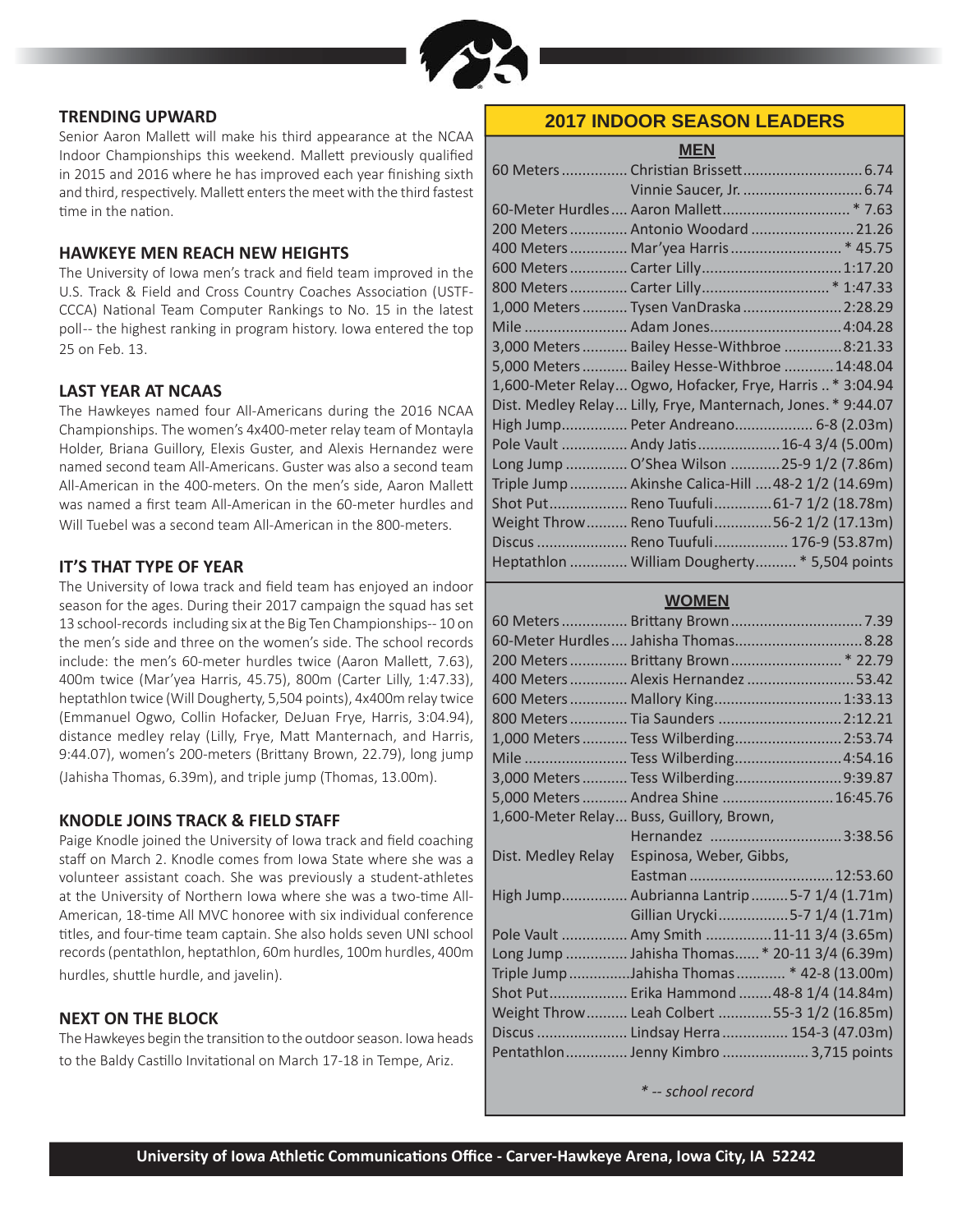



| <b>60 Meters</b>                 |  |
|----------------------------------|--|
|                                  |  |
| 2. Vinnie Saucer, Jr., 2016 6.70 |  |
|                                  |  |
| Tevin-Cee Mincy, 2014  6.73      |  |
|                                  |  |
| Christian Brissett, 2017 6.74    |  |
|                                  |  |
|                                  |  |
|                                  |  |
|                                  |  |

### **60-Meter Hurdles**

| 1. Aaron Mallett, 20177.63      |  |
|---------------------------------|--|
| 2. Jordan Mullen, 2013 7.70     |  |
| 3. Ethan Holmes, 2013  7.82     |  |
| Chris Douglas, 2017 7.82        |  |
|                                 |  |
| 6. Russell Peterson, 2004  7.97 |  |
|                                 |  |
| 8. DeRocco Reed, 2000 8.03      |  |
| Keith Brown, 2015 8.03          |  |
| 10. Torrey Campbell, 2012  8.09 |  |

### **200 Meters**

| 2. Anthuan Maybank, 1993 21.11   2. Erik Sowinski, 2012 1:47.62        |                                  |  |
|------------------------------------------------------------------------|----------------------------------|--|
|                                                                        |                                  |  |
| 4. James Harrington, 2014  21.21                                       | 4. Pavlo Hutsalyuk, 2016 1:48.97 |  |
| 5. Ethan Holmes, 2013  21.23   5. Ryan Weir, 2013  1:49.11             |                                  |  |
|                                                                        |                                  |  |
| Antonio Woodard, 201721.26   7. Nathan Prom, 2013 1:49.29              |                                  |  |
| 8. Christian Brissett, 2017 21.27   8. Nick Kuczwara, 2010  1:49.59    |                                  |  |
| 9. Emmanuel Ogwo, 201721.32   9. Anthony Chaidez, 2017 1:49.73         |                                  |  |
| 10. Paul Chaney, Jr., 2009  21.34   10. Tysen VanDraska, 2017  1:50.86 |                                  |  |



**400 Meters**

**600 Meters**

**800 Meters**

**1. Mar'yea Harris, 2017 ......................45.75 2. Emmanuel Ogwo, 2017 ...................46.45** 3. Steven Willey, 2010 .......................... 46.75 4. Terrence Duckett, 1984 ................... 46.81 **5. Collin Hofacker, 2017 ......................46.82** 6. Andre Morris, 1995 .......................... 47.15 7. Monte Raymond, 1998 ..................... 47.18 8. Anthuan Maybank, 1990 .................. 47.25 9. Patrick Richards, 2011 ...................... 47.35 **10. DeJuan Frye, 2016 ..........................47.39**

1. Erik Sowinski, 2012 ........................ 1:16.91 **2. Carter Lilly, 2017 ..........................1:17.20 3. AusƟ n Lietz, 2017 ........................1:17.40 4. Will Teubel, 2016 .........................1:17.55** 5. Steven Willey, 2011 ....................... 1:17.94 6. Keaton Rickels, 2012 ..................... 1:18.19 7. Pat McGhee, 1988 ......................... 1:18.30 **8. Noah Larrison, 2017 .....................1:18.41 9. Ryan Dorman, 2017 .....................1:18.44** 10. Ryan Weir, 2013 ............................ 1:18.62



**JusƟ n AusƟ n Rodney Chambers Jim Costello Troy Doris Bill Hansen William Dougherty DeJuan Frye**





| <b>Mile</b> |                                   |  |
|-------------|-----------------------------------|--|
|             | 1. Jeff Thode, 2011 3:58.72       |  |
|             | 2. Ed DeLashmutt, 1981  4:04.01   |  |
|             | 3. Adam Jones, 2017 4:04.28       |  |
|             | 4. Larry Wieczorek, 1968 4:04.40  |  |
|             | 5. Michael Melchert, 2016 4:05.37 |  |
|             | 6. John Clark, 1972 4:05.94       |  |
|             | 7. Ben Witt, 2014  4:07.08        |  |
|             | 8. Adam Thomas, 2002  4:07.13     |  |
|             | 9. Kevin Herd, 1992  4:07.26      |  |
|             | 10. Jesse Luciano, 2009  4:07.29  |  |
|             |                                   |  |

### **3,000 Meters**

| 1. Kevin Lewis, 2015 7:57.06     |  |
|----------------------------------|--|
| 2. Jeff Thode, 2011 8:00.38      |  |
| 3. Micah VanDenend, 2006 8:00.81 |  |
| 4. Michael Melchert, 20168:08.57 |  |
| 5. Eric MacTaggart, 2006 8:08.79 |  |
| 6. Stetson Steele, 2000 8:09.54  |  |
| 7. Ben Witt, 2015  8:10.97       |  |
| 8. Dan Haut, 2005  8:11.36       |  |
| 9. Kevin Herd, 1994 8:11.51      |  |
| 10. Nick Holmes, 2010  8:15.48   |  |
|                                  |  |

### **5,000 Meters**

| 1. Kevin Lewis, 2015 13:43.70      |  |
|------------------------------------|--|
| 2. Micah VanDenend, 2007  13:56.46 |  |
| 3. Stetson Steele, 2000 14:00.52   |  |
| 4. Dan Haut, 2006  14:06.16        |  |
| 5. Eric MacTaggart, 2006 14:13.41  |  |
| 6. Jeff Thode, 2011 14:16.00       |  |
| 7. Matt Esche, 2004 14:18.43       |  |
| 8. Jeff Kent, 2007 14:18.86        |  |
| 9. Jesse Luciano, 2009 14:20.99    |  |
| 10. Nick Nordheim, 2002  14:22.99  |  |







**John Hickey Colin Hofacker Bill Knoedel Mar'yea Harris Adam Jones**







**Kevin Lewis**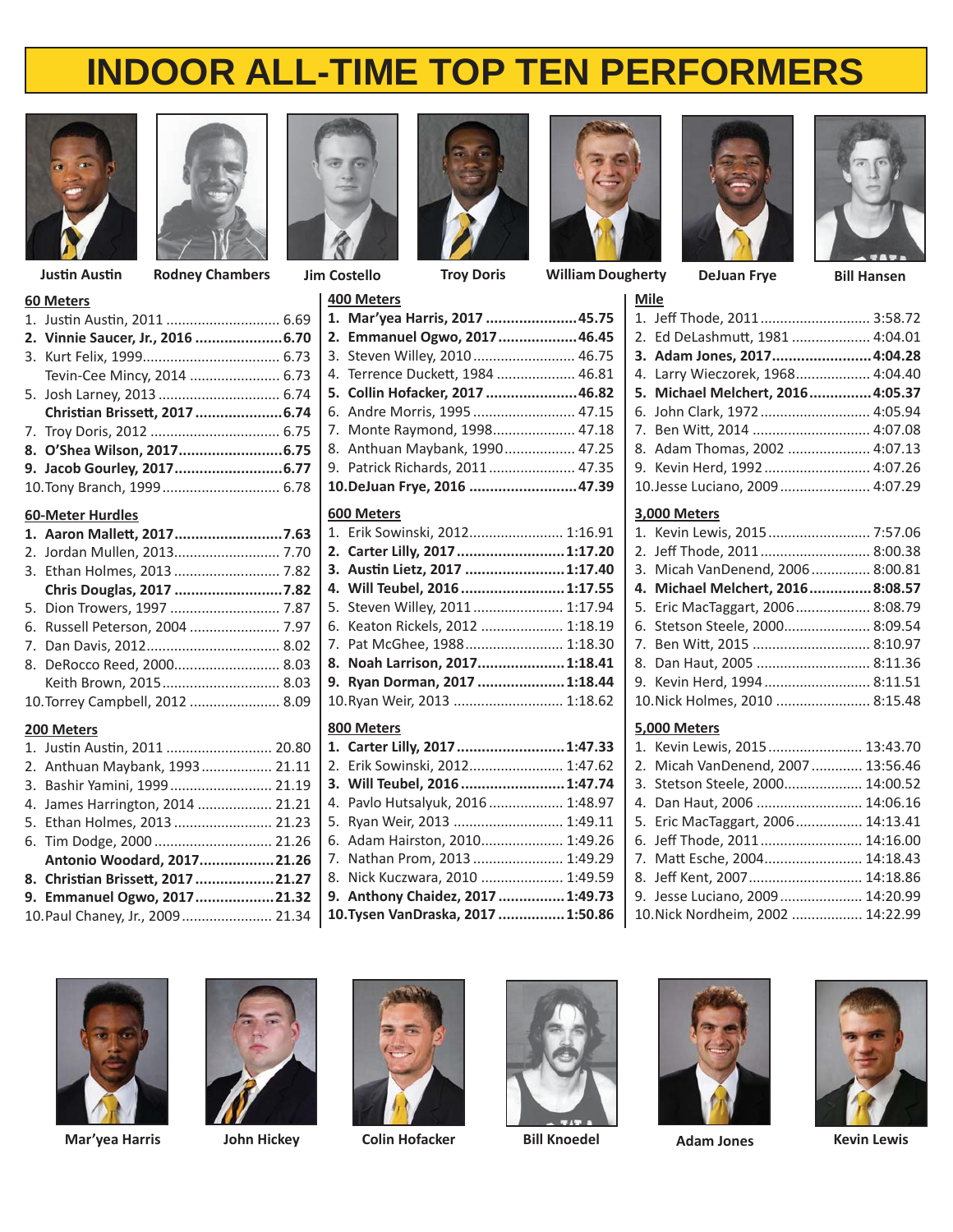



**MaƩ Manternach Erik Sowinski Todd Wigginton Aaron MalleƩ Carter Lilly Anthuan Maybank Emmanuel Ogwo**

### **Heptathlon**

| 1. William Dougherty, 2017 5,504 points |  |
|-----------------------------------------|--|
| 2. Kyle Reid, 2013 5,354 points         |  |
| 3. Dan Rolling, 2010 5,205 points       |  |
| 4. Jack Eckert, 2015  5,188 points      |  |
| 5. Ryan Niver, 2008 5,149 points        |  |
| 6. Frank Prill, 20105,015 points        |  |
| 7. Scott Faber, 2000 4,784 points       |  |
| 8. Cam Appleman, 1997 4,685 points      |  |
| 9. Bobby Windauer, 2007 4,644 points    |  |
| 10. Jacob Drewry, 1995  4,612 points    |  |

### **High Jump**

| 1. Bill Knoedel, 1976 7-3 (2.21)      |
|---------------------------------------|
| Bill Hansen, 1978 7-3 (2.21)          |
| 3. Scott Hudek, 1993  7-0 1/2 (2.15)  |
| Kevin Spejcher, 2015  7-0 1/2 (2.15)  |
| 5. Pat Meade, 1987  7-0 1/4 (2.14)    |
| 6. Mike Lacy, 1984 7-0 (2.13)         |
| 7. M. Cunningham, 19846-11 1/4 (2.11) |
| 8. Jeffery Herron, 2010 6-11 (2.11)   |
| Peter Hlavin, 1980 6-11 (2.11)        |
| Brandon Oest, 2010  6-11 (2.11)       |
| Dan Rolling, 2008  6-11 (2.11)        |
| Graham Valdes, 2010  6-11 (2.11)      |
| Peter Andreano, 2016 6-11 (2.11)      |

### **Pole Vault**

- 1. Todd Wigginton, 1984 ........ 17-1 (5.21) 2. Dave Nielsen, 1975 ........... 16-10 (5.13)
- 3. Kyle Reid, 2013 .............16-6 3/4 (5.05)
- 4. Curt Brock, 1979 ................. 16-6 (5.03)
- 5. Alex Zona, 2010 ............16-4 3/4 (5.00)
- **Andy JaƟ s, 2017 .......... 16-4 3/4 (5.00)**
- 7. Phil Wertman, 1971 ........... 16-4 (4.98) 8. Jeff Raymond, 2008 ............ 16-2 (4.93)
- 9. John Teffer, 1972 ............... 16-1 (4.90) **10. Josh Pelock, 2017 ........ 16-0 3/4 (4.90)**



**Long Jump**

**Triple Jump**

**Shot Put**

**Weight Throw**

1. Anthuan Maybank, 1992 .26-5 1/2 (8.06) 2. Bashir Yamini, 1998 ......26-0 1/4 (7.93) 3. **O'Shea Wilson, 2017 .... 25-9 1/2 (7.86)** 4. Darren Smith, 1991 ............ 25-2 (7.67) 5. Paul Jones, 1990 .........24-11 1/4 (7.60) 6. Josh Larney, 2013 ............. 24-10 (7.57) 7. Ronnie McCoy, 1984 ........... 24-9 (7.54) 8. Matty Gorman, 2006 ..... 24-8 1/2 (7.53) 9. Charles Jones, 1980...... 24-8 1/4 (7.52) 10. Quinn Early, 1986 .........24-7 1/4 (7.50)

1. Troy Doris, 2011 ............... 54-0 (16.46) 2. Babatunde Amosu, 2015 .52-8 3/4 (16.07) 3. Paul Jones, 1990 .........52-1 1/4 (15.88) Klyvens Delaunay, 2014 .. 52-1 1/4 (15.88) 5. Mike Lacy, 1983 ................ 49-0 (14.93) 6. Owen Gill, 1982 ........48-10 3/4 (14.90) 7. Josh Bean, 2009 ............. 48-10 (14.88) 8. David Nsabua, 2013 ......... 48-9 (14.86) 9. Kerry Dean, Jr., 2016...48-8 1/4 (14.84) 10. Gordon Finch, 1988 ....48-3 3/4 (14.72)

1. John Hickey, 2009 ............. 63-0 (19.20) 2. Jeremy Allen, 2001 ...62-10 1/2 (19.16) **3. Reno Tuufuli, 2017 .... 61-7 1/2 (18.78) 4. Avery Meyers, 2017 .. 61-4 1/4 (18.70)** 5. Shane Maier, 2006............ 61-2 (18.64) 6. Gary Kostrubala, 1986 .60-10 3/4 (18.55) 7. Andy Banse, 2005 .......60-9 1/4 (18.52) 8. Ken Kemeny, 2004 ......60-0 1/2 (18.30) 9. Gabe Hull, 2014 ............... 59-3 (18.06) 10. Chris Gambol, 1987 .......... 59-0 (17.98)

1. Jim Costello, 2002 ......69-4 3/4 (21.15) 2. MaƩ Banse, 2012 ............. 67-8 (20.62)

 2001 ...........................67-7 1/2 (20.61) 4. Adam Hamilton, 2007 66-9 1/4 (20.35) 5. Jeremy Allen, 2001 ...65-10 1/4 (20.07) 6. Chris Voller, 2005 .............. 63-4 (19.30) 7. Ryan Lamparek, 2012 ........ 61-2(18.62) 8. Brad Daufeldt, 2004 ...60-4 1/2 (18.40) 9. Gabe Hull, 2014 ................ 59-7 (18.16) 10. Ryan Jordan, 2008 ............ 59-0 (17.98)

3. Arno van der Westhuizen,







|    | 1,600-Meter Relay                                 |  |
|----|---------------------------------------------------|--|
|    | 1. Ogwo, Hofacker, Frye, Harris, 2017 3:04.94     |  |
| 2. | Richards, E. Holmes, Sowinski, Willey,            |  |
|    |                                                   |  |
| 3. | Rozell, Davis, Raymond, Yamini, 19983:06.80       |  |
|    | 4. Ogwo, Mallett, Frye, Harris, 20173:07.08       |  |
| 5. | Wolff, Ganschow, Lilly, Harris, 20163:07.24       |  |
| 6. | Coleman, Faber, Strang, Peterson, 2002 3:07.44    |  |
| 7. | Wolff, B. Thompson, Ganschow,                     |  |
|    |                                                   |  |
| 8. | Richards, Sowinski, E. Holmes, Willey,            |  |
|    |                                                   |  |
| 9. | Greer, Williams, Smith, Duckett, 19843:08.14      |  |
|    | 10. Card, Coleman, Williamson, Dodge, 20013:08.21 |  |
|    | 3,200-Meter Relay                                 |  |
|    | 1. Cooke, Nie, Monsey, Chambers, 19907:13.02      |  |
| 2. | Corrigan, Blackman, Strozier, Chambers,           |  |
|    |                                                   |  |
| 3. | English, Blackman, Strozier, Chambers,            |  |
|    |                                                   |  |
| 4. |                                                   |  |
| 5. |                                                   |  |
| 6. | Bouske, Herd, Chambers, Koon, 19927:43.94         |  |
| 7. | Bouska, Cook, White, Herd, 19927:48.63            |  |
| 8. |                                                   |  |
| 9. |                                                   |  |
|    | 10. Roseman, Rerko, Novotny, Branigan,            |  |
|    |                                                   |  |
|    | <b>Distance Medley Relay</b>                      |  |
| 1. | Lilly, Frye, Manternach, Jones9:44.07             |  |
| 2. | Prom, Rickels, Sowinski, Thode, 2012 9:45.41      |  |
| 3. |                                                   |  |
| 4. |                                                   |  |
| 5. |                                                   |  |
| 6. | Kuczwara, Barton, Kuhlman, N. Holmes,             |  |
|    |                                                   |  |
| 7. | Marchese, Varner, Hairston, Luciano,              |  |
|    |                                                   |  |
|    | 8. Paul, Varner, Hairston, Thode, 20109:52.71     |  |
| 9. | Gardarsson, Ganschow, Hutsalyuk,                  |  |
|    |                                                   |  |
|    | 10 Dram Dishardcan Cawinski Thada                 |  |

 **Melchert**, 2016 ........................................9:52.97 10. Prom, Richardson, Sowinski, Thode, 2011 .........................................................9:57.44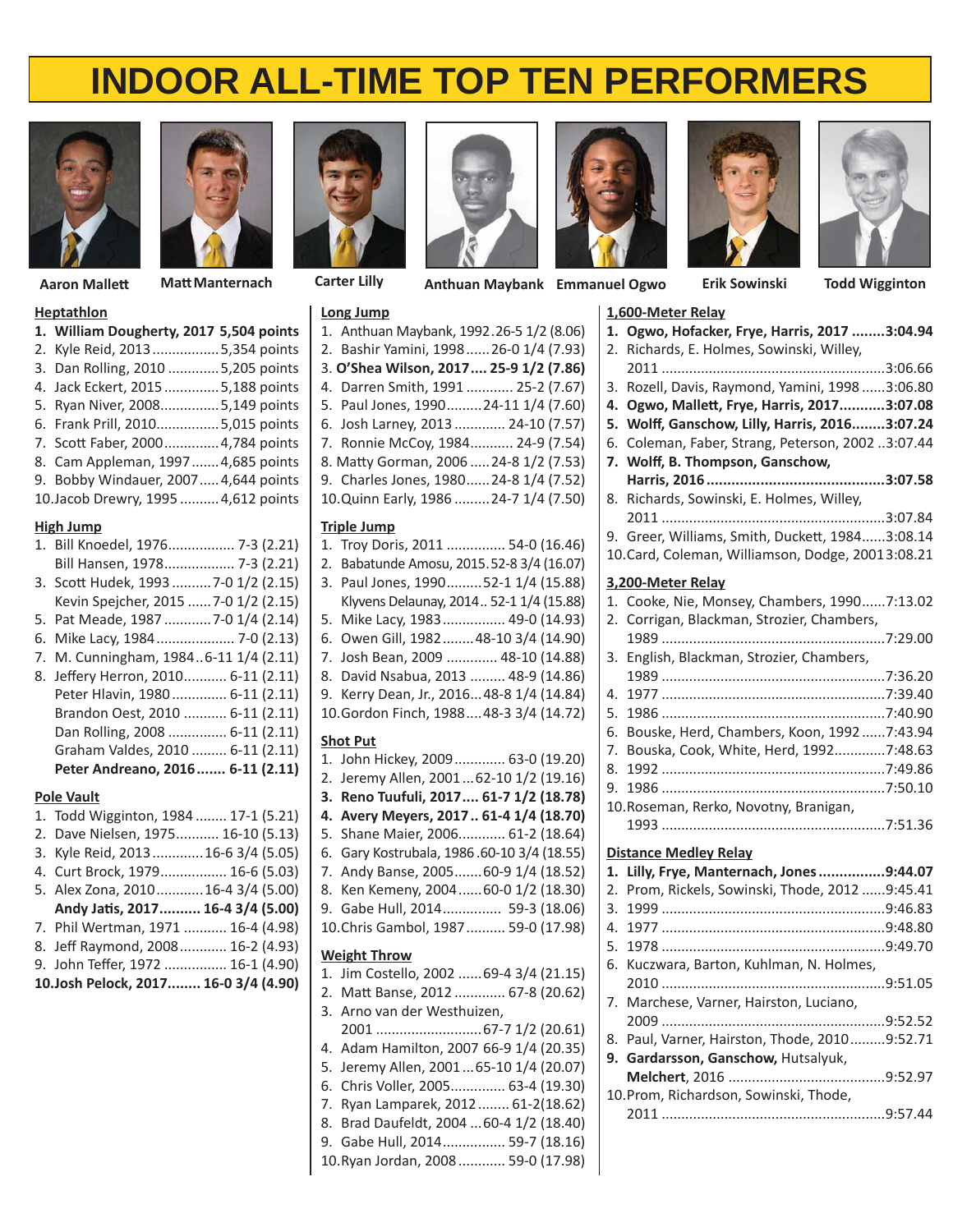



**Kineke Alexander Meghan Armstrong Nicole Erickson Karessa Farley**



**Tracy Dahl**







**Nicole Erickson Karessa Farley Ashlyn Gulvas** 

## **60 Meters**

| 1. | Lake Kwaza, 2016 7.33          |  |
|----|--------------------------------|--|
| 2. | Brittany Brown, 2017  7.39     |  |
| 3. | Elaine Jones, 19837.43         |  |
| 4. | Peaches Roach, 20057.45        |  |
| 5. | Shellene Williams, 2004 7.50   |  |
| 6. | Briana Guillory, 2017 7.51     |  |
| 7. | Jiselle Providence, 2002 7.52  |  |
| 8. | Rhonda-Kaye Trusty, 20107.55   |  |
|    |                                |  |
|    | Raven Moore, 20137.55          |  |
|    | <b>60-Meter Hurdles</b>        |  |
| 1. | Karessa Farley, 2009 8.21      |  |
| 2. | Jahisha Thomas, 20178.28       |  |
| 3. | Tiffany Johnson, 20068.33      |  |
| 4. | Paula Ruen, 19988.39           |  |
| 5. | Heaven Chandler, 2017  8.44    |  |
| 6. | Sarah Steffen, 2002 8.45       |  |
|    | Renee White, 20088.45          |  |
|    | Jenny Kimbro, 2017 8.45        |  |
| 9. | Colleen Prendergast, 2000 8.57 |  |
|    | 10. Tammilee Kerr, 20088.60    |  |
|    | 200 Meters                     |  |
| 1. | Brittany Brown, 2017  22.79    |  |
| 2. | Kineke Alexander, 2006 23.49   |  |
| 3. | Lake Kwaza, 2016 23.54         |  |
| 4. | Shellene Williams, 2004 23.62  |  |
| 5. | Marlene Poole, 199423.66       |  |
|    | Yolanda Hobbs, 199523.66       |  |
| 7. | Briana Guillory, 2016  23.69   |  |
| 8. | Erica Broomfield, 199823.81    |  |
| 9. | Raven Moore, 201324.00         |  |

# **400 Meters** 1. Kineke Alexander, 2007 ....................51.48 2. Elexis Guster, 2016 ...........................52.36 3. Ellen Grant, 1996 ..............................52.65 4. Shellene Williams, 2004 ...................52.83 **5. Alexis Hernandez, 2017 .................. 53.42** 6. Ashley Liverpool, 2011 .....................54.09 **7. Briana Guillory, 2016 ....................... 54.24** 8. MonTayla Holder, 2015 ....................54.32 9. Tiffany Hendricks, 2011....................55.06 10. Marlene Poole, 1993 ........................55.20

## **600 Yards**

| 1. Senta Hawkins, 1987  1:21.06   |  |
|-----------------------------------|--|
| 2. Aisha Hume, 2004  1:21.74      |  |
| 3. Kay Stormo, 1982  1:22.49      |  |
| 4. Nicole Erickson, 2012  1:22.61 |  |
| 5. Mahnee Watts, 2016 1:22.72     |  |
| 6. Bethany Praska, 2009 1:23.12   |  |
| 7. Hannah Simonson, 2012  1:23.18 |  |
| 8. Chris Davenport, 1982 1:24.14  |  |
| 9. Kaitlyn Nelson, 2015 1:24.52   |  |
| 10.Sophia Poncè, 2007  1:24.55    |  |
|                                   |  |

### **600 Meters**

| 1. Kineke Alexander, 2008  1:27.45 |  |
|------------------------------------|--|
| 2. Bethany Praska, 2011 1:28.14    |  |
| 3. MonTayla Holder, 2016  1:29.35  |  |
| 4. Mahnee Watts, 2016 1:30.41      |  |
| 5. Senta Hawkins, 1987  1:30.77    |  |
| 6. Kaitlyn Nelson, 2013 1:31.44    |  |
| 7. Karen Layne, 1990 1:31.45       |  |
| 8. Nicole Erickson, 2012  1:31.71  |  |
| 9. Elexis Guster, 2016 1:32.04     |  |
| 10.Kay Stormo, 1982  1:32.30       |  |
|                                    |  |

# 1. Bethany Praska, 2011 ................... 2:05.01 2. Jeanne Kruckeberg, 1989 ............. 2:06.38 3. Michelle Lahann, 2004 ................. 2:06.83 4. Katharina Trost, 2014 ................... 2:07.38 **5. Mahnee WaƩ s, 2014 ................... 2:08.79** 6. Adrianne Alexia, 2013 .................. 2:08.95 7. Briana Benning, 1996 ................... 2:09.22 8. Kaitlyn Nelson, 2013 ..................... 2:09.58 9. MonTayla Holder, 2015 ................ 2:10.34 10. Kay Stormo, 1981 ......................... 2:11.04

### **Mile**

**800 Meters**

| 1. McKenzie Melander, 2011 4:39.78  |  |
|-------------------------------------|--|
| 2. Jeanne Kruckeberg, 1989  4:40.19 |  |
| 3. Meghan Armstrong, 2006  4:40.59  |  |
| 4. Lauren Hardesty, 2011 4:41.01    |  |
| 5. Tina Stec, 1994 4:42.63          |  |
| 6. Betsy Flood, 2010 4:42.70        |  |
| 7. Penny O'Brien, 1981 4:43.72      |  |
| 8. Diane Nukuri, 2007 4:46.25       |  |
| 9. Michelle Lahann, 2004  4:47.23   |  |
| 10.Amanda Hardesty, 2010  4:48.69   |  |
|                                     |  |

### **3,000 Meters**

| 2. Meghan Armstrong, 2008  9:17.50 |
|------------------------------------|
| 3. Diane Nukuri, 2008 9:20.07      |
| 4. Betsy Flood, 2011 9:20.09       |
| 5. Nan Doak, 1982 9:21.60          |
| 6. Jenny Spangler, 1986 9:22.41    |
| 7. Mareike Schrulle, 2012 9:23.97  |
| 8. Brooke Eilers, 2012 9:27.92     |
| 9. McKenzie Melander, 2012 9:29.71 |
| 10. Krista Anderson, 2006  9:29.75 |





10. Erin Jones, 2011 ...............................24.01













**Senta Hawkins Tiff any Hendricks**

**Lauren Hardesty Tammilee Kerr Lake Kwaza Ashley Liverpool McKenzie Melander**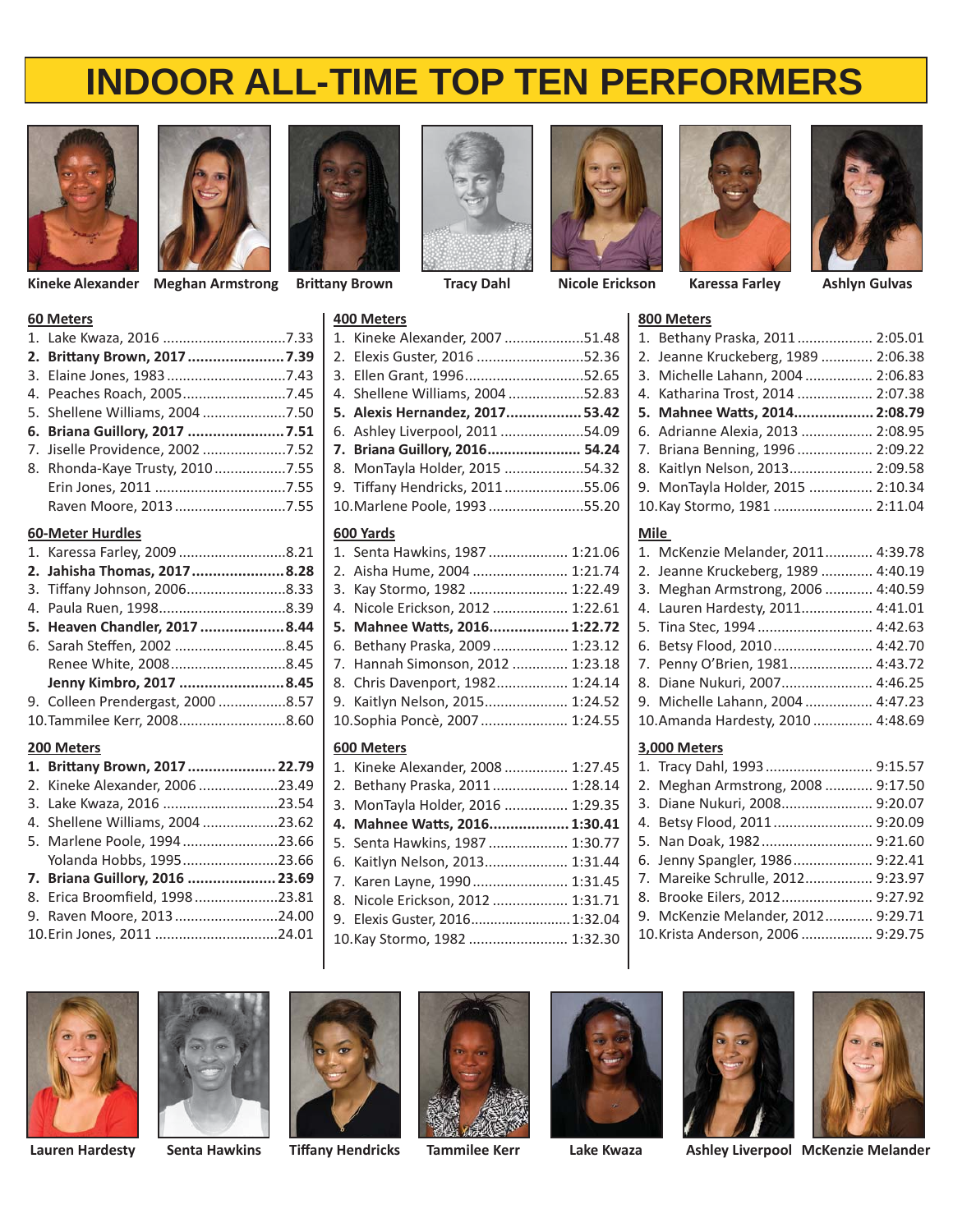**1. Jahisha Thomas, 2017 ....20-11 3/4 (6.39)** 2. Zinnia Miller, 2014 .............20-4 1/4 (6.20) 3. Carisa Leacock, 2014 .........19-9 1/2 (6.03) 4. Lisa Moats, 1986 ..................... 19-6 (5.95) 5. Kassidy Ellis, 2015 ..............19-5 1/2 (5.93) **6. Jenny Kimbro, 2017 ......19-3 1/2 (5.88m)** 7. Renee White, 2006 ............19-3 1/4 (5.87) 8. Tiffany Johnson, 2007........19-2 1/2 (5.85) 9. Davera Taylor, 1984 ...........19-1 1/2 (5.83) 10. Yolanda Hobbs, 1993 ............... 19-1 (5.80)



### **5,000 Meters**

| J,UUU IVIL LLIJ                     |  |
|-------------------------------------|--|
| 1. Tracy Dahl, 1993 15:49.52        |  |
| 2. Nan Doak, 1985 15:55.45          |  |
| 3. Racheal Marchand, 200915.55.70   |  |
| 4. Diane Nukuri, 2008 16:01.36      |  |
| 5. Jenny Spangler, 1982 16:08.74    |  |
| 6. Judy Parker, 1981  16:16.63      |  |
| 7. Betsy Flood, 2011 16:20.67       |  |
| 8. Jennifer Brower, 1992 16:22.19   |  |
| 9. Nikki Chapple, 2004 16:27.04     |  |
| 10. Mareike Schrulle, 2012 16:29.41 |  |

# **High Jump**

| High Jump                                                                  | <b>Triple Jump</b>                                  |  |
|----------------------------------------------------------------------------|-----------------------------------------------------|--|
| 1. Peaches Roach, 20056-0 3/4 (1.85)                                       | 1. Jahisha Thomas, 201742-8 (13.00)                 |  |
| 2. Mary Mol, 1983 6-0 (1.83)                                               | 2. Renee White, 2008 42-4 (12.90)                   |  |
| 3. Khanishah Williams, 2013  5-11 1/4 (1.81)                               | 3. T. Seawater-Simmons, 2017 42-1 1/4 (12.83)       |  |
| 4. Becky Kaza, 19955-9 3/4 (1.77)                                          | 4. Tiffany Johnson, 200741-3 3/4 (12.59)            |  |
| 5. Caleigh Bacchus, 20105-9 1/4 (1.76)                                     | 5. Zinnia Miller, 201441-2 1/2 (12.56)              |  |
| 6. Kristi Dinkla, 19855-8 1/2 (1.74)                                       | 6. Carisa Leacock, 2012 40-5 1/2 (12.33)            |  |
| Kacey Childs, 20015-8 1/2 (1.74)                                           | 7. Allison Wahrman, 2017 39-10 (12.14)              |  |
| 8. Traci Claussen, 19875-8 (1.73)                                          | 8. Becki Borg, 1987 39-6 (12.04)                    |  |
| 9. Kathy Gillespie, 19835-7 3/4 (1.72)                                     | 9. Hannah Schlib, 2017 39-5 3/4 (12.03)             |  |
| 10.Lynn McMillan, 19885-7 1/4 (1.71)                                       | 10.Lynn McMillan, 1988 38-2 (11.63)                 |  |
| Tammilee Kerr, 20085-7 1/4 (1.71)                                          |                                                     |  |
| Aubrianna Lantrip, 2017  5-7 1/4 (1.71)                                    | <b>Shot Put</b><br>1. Gail Smith, 1985 51-0 (15.54) |  |
| Gillian Urycki, 20175-7 1/4 (1.71)                                         | 2. Lisa Van Steenwyk, 1993. 50-5 1/4 (15.37)        |  |
|                                                                            | 3. Kamesha Marshall, 2005. 49-2 1/4 (14.99)         |  |
| <b>Pole Vault</b><br>1. Jessie Strand, 200412-5 1/2 (3.80)                 | 4. Denise Taylor, 1992  48-9 (14.86)                |  |
| 2. Amy Smith, 2017 11-11 3/4 (3.65)                                        | 5. Erika Hammond, 2017  48-8 1/4 (14.84)            |  |
| 3. Sarah Burgett, 2007 11-10 (3.61)                                        | 6. Laulauga Tausaga, 2017 48-5 1/4 (14.76)          |  |
| 4. Kirsten Weismantle, 2011.11-5 3/4 (3.50)                                | 7. Rachel Curry, 2013  48-2 1/2(14.69)              |  |
| 5. Brittany Holst, 201311-3 3/4 (3.45)                                     | 8. Megan Maurer, 1995 47-5 3/4 (14.47)              |  |
| 6. Katie Truedson, 201010-11 3/4 (3.35)                                    | 9. Laura Kriener, 1990  47-5 (14.45)                |  |
| 7. Gina Shannon, 2001  10-6 (3.20)                                         | Courtney Fritz, 2014 47-5 (14.45)                   |  |
| 8. Kacey Childs, 2001 9-0 (2.75)                                           |                                                     |  |
| 9. Amy Kasparbauer, 20008-0 (2.44)                                         |                                                     |  |
|                                                                            |                                                     |  |
| 1,600-Meter Relay<br>1. Holder, Guillory, Hernandez, Guster, 2016  3:32.93 | <b>Distance Medley Rela</b><br>1. Armstrong, Alexan |  |
| 2. Holder, Guster, Hernandez, Guillory, 2016 3:36.47                       | 2. Melander, Hendric                                |  |
| 3. Liverpool, Hendricks, Praska, Erickson, 2011  3:36.97                   | 3. Stormo, Davenpor                                 |  |
| 4. Holder, Hernandez, Guster, Guillory, 2016 3:36.99                       | 4. Melander, Praska,                                |  |
| 5. Hernandez, Holder, Guster, Watts, 2014 3:37.16                          | 5. Flood, Hendricks, I                              |  |
| 6. Liverpool, Hendricks, Erickson, Praska, 2011  3:37.58                   | 6. Melander, Hendric                                |  |
| 7 Kwaza Guster Holder Watts 2015                                           | Z Renning Doole Sa<br>3.37R                         |  |
|                                                                            |                                                     |  |



**Long Jump**





**Diane Nukuri Bethany Praska Peaches Roach Gail Smith Jessie Strand Jahisha Thomas**

# **Weight Throw**

| 1. Ashlyn Gulvas, 2013  63-6 (19.35)       |
|--------------------------------------------|
| 2. Jasmine Simpson, 2013 62-6 1/2 (19.06)  |
| 3. Annemie Smith, 2014 61-4 (18.69)        |
| 4. Kelsey Taylor, 2011  60-4 1/2 (18.40)   |
| 5. Majesty Tutson, 201158-4 (17.78)        |
| 6. Becca Franklin, 2007  58-3 1/4 (17.76)  |
| 7. Chelsea Colpitts, 201356-4 (17.17)      |
| 8. Erin O'Hern, 200856-3 (17.14)           |
| 9. Leah Colbert, 201755-3 1/2 (16.85)      |
| 10. Mandy Chandler, 2009  54-4 1/2 (16.57) |
|                                            |

### **Pentathlon**

| 1. Tammilee Kerr, 20083,974 points    |  |
|---------------------------------------|--|
| 2. Chris Davenport, 19833,798 points  |  |
| 3. Jenny Kimbro, 2017  3,715 points   |  |
| 4. Kamesha Marshall, 20053,701 points |  |
| 5. Tiff Pedersen, 20043,511 points    |  |
| 6. Sarah Ryan, 2013 3,472 points      |  |
| 7. Maureen Abel, 19793,427 points     |  |
| 8. Allison Wahrman, 2017 3,421 points |  |
| 9. Zinnia Miller, 20123,416 points    |  |
|                                       |  |

10. Heaven Chandler, 2017 ..........3,411 points

### **1.** Holder, **Guillory, Hernandez,** Guster, 2016 ........................ 3:32.93 2. Holder, Guster, **Hernandez,** Guillory, 2016 ......................... 3:36.47 3. Liverpool, Hendricks, Praska, Erickson, 2011 ..................... 3:36.97 4. Holder, **Hernandez,** Guster, **Guillory**, 2016 ........................ 3:36.99 5. **Hernandez**, Holder, Guster, **WaƩ s**, 2014 ............................ 3:37.16 6. Liverpool, Hendricks, Erickson, Praska, 2011 ..................... 3:37.58 **Distance Medley Relay** 1. Armstrong, Alexander, L. Hardesty, Nukuri, 2008............ 11:20.11 2. Melander, Hendricks, L. Hardesty, Eilers, 2011 ............... 11:22.44 3. Stormo, Davenport, Williams, O'Brien, 1981 .................. 11:23.02 4. Melander, Praska, Hendricks, Flood, 2011 ...................... 11:24.47 5. Flood, Hendricks, L. Hardesty, Melander, 2010 ............... 11:25.01

7. Kwaza, Guster, Holder, **WaƩ s**, 2015 ................................... 3:37.84 8. Kwaza, Holder, **WaƩ s**, Guster, 2015 ................................... 3:38.56 **Buss, Guillory, Champe, Hernandez, 2017 .......................3:38.56** 10. Guster, Holder, **WaƩ s**, **Hernandez**, 2014 ............................ 3:38.62 6. Melander, Hendricks, Flood, Marchand, 2009 ................ 11:27.34 7. Benning, Poole, Salsberry, Stec, 1994 ............................. 11:28.03 8. Stormo, Davenport, Hayden, Doak, 1982 ........................ 11:29.54 Armstrong, Granger, Stanley, K. Anderson, 2006 ............ 11:29.54 10. Lahann, Williams, Stanley, Arens, 2004 ........................... 11:30.36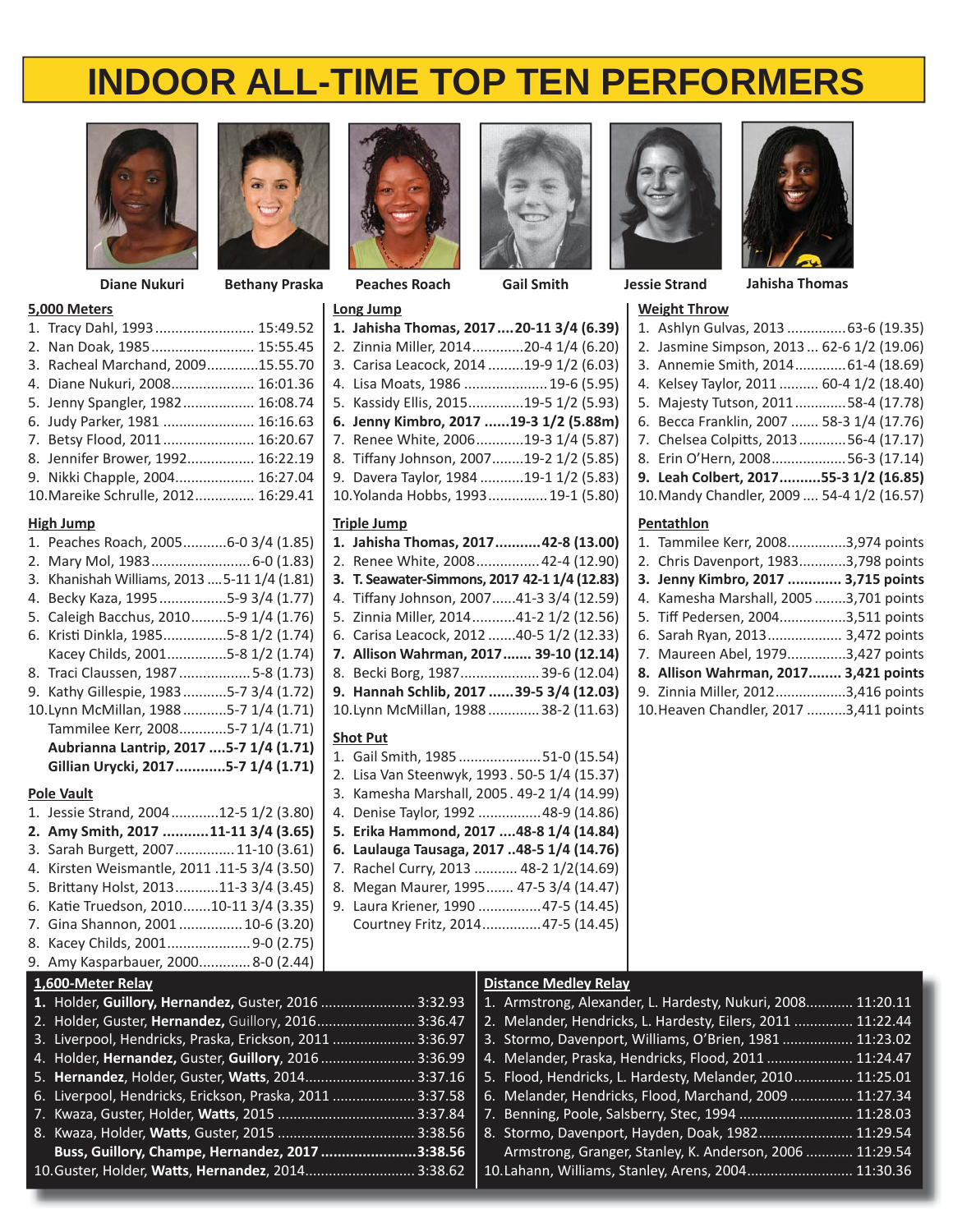# **MEN'S ALL-AMERICANS**

| Year | <b>Athlete, Event</b>                                         |
|------|---------------------------------------------------------------|
| 1921 | Charles Brookins, 220 Hurdles                                 |
|      | Harold Crawford, Hurdles                                      |
|      | Eric Wilson, 220 Hurdles                                      |
| 1922 | <b>Charles Brookins, Hurdles</b>                              |
|      | Eric Wilson, 220 Hurdles                                      |
| 1923 | Eric Wilson, 220 Hurdles                                      |
| 1929 | Ed Gordon, Long Jump                                          |
| 1930 | Ed Gordon, Long Jump                                          |
| 1931 | Ed Gordon, Long Jump                                          |
| 1932 | George Salings, 120 Hurdles                                   |
| 1952 | Ted Wheeler, 800 Meters                                       |
| 1953 | Rick Ferguson, Two Miles                                      |
| 1956 | Jack Matthews, Low Hurdles                                    |
|      | Ted Wheeler, 1,500 Meters                                     |
| 1957 | Deacon Jones, Two Miles                                       |
| 1962 | Bill Frazier, 600 Yards                                       |
| 1965 | Jon Reimer, 440 Hurdles                                       |
| 1967 | Mike Mondane, 440 Yards                                       |
|      | Jon Reimer, 440 Hurdles                                       |
|      | Larry Wieczorek, Mile (I)                                     |
|      | Larry Wieczorek, Mile (O)                                     |
|      | Fred Ferree, Mile Relay                                       |
|      | Carl Frazier, Mile Relay                                      |
|      | Mike Mondane, Mile Relay                                      |
|      | Jon Reimer, Mile Relay                                        |
| 1968 | Mike Mondane, 440 Yards                                       |
| 1973 | Dick Eisenlauer, 440 Yards                                    |
| 1975 | Bill Knoedel, High Jump                                       |
| 1978 | Bill Hansen, High Jump                                        |
| 1979 | Joe Paul, Dist. Medley Relay                                  |
|      | Tom Slack, Dist. Medley Relay                                 |
|      | James Docherty, Dist. Medley Relay                            |
|      |                                                               |
|      | Joel Moeller, Dist. Medley Relay<br>Ronnie McCoy, 110 Hurdles |
| 1983 |                                                               |
| 1984 | Terrance Duckett, Mile Relay                                  |
|      | Victor Greer, Mile Relay                                      |
|      | Caesar Smith, Mile Relay                                      |
|      | Kenny Williams, Mile Relay                                    |
| 1985 | Ronnie McCoy, 110 Hurdles                                     |
| 1988 | Pat McGhee, 400 Hurdles                                       |
| 1989 | Pat McGhee, 110 Hurdles                                       |
|      | Pat McGhee, 400 Hurdles                                       |
| 1992 | Anthuan Maybank, Long Jump                                    |
|      | Anthuan Maybank, 400 Meters                                   |
| 1993 | Kevin Herd, 5,000 Meters                                      |
|      | Anthuan Maybank, Long Jump                                    |
|      | Anthuan Maybank, 400 Meters                                   |
| 1994 | Kevin Herd, 5,000 Meters                                      |
| 1995 | Andre Morris, 400 Meters                                      |
|      | Andre Morris, 1,600-Meter Relay                               |
|      | Chris Davis, 1,600-Meter Relay                                |
|      | George Page, 1,600-Meter Relay                                |
|      | Ed Rozell, 1,600-Meter Relay                                  |

| Year | <b>Athlete, Event</b>                     |
|------|-------------------------------------------|
| 1996 | Andre Morris, 1,600-Meter Relay           |
|      | Chris Davis, 1,600-Meter Relay            |
|      | Ed Rozell, 1,600-Meter Relay              |
|      | Bashir Yamini, 1,600-Meter Relay          |
| 1997 | Bashir Yamini, Long Jump                  |
| 1998 | Jeremy Allen, Discus                      |
|      | Dion Trowers, 55-Meter Hurdles            |
|      | Bashir Yamini, Long Jump                  |
|      | Bashir Yamini, Long Jump                  |
|      | Tony Branch, 1,600-Meter Relay            |
|      | Bashir Yamini, 1,600-Meter Relay          |
|      | Chris Davis, 1,600-Meter Relay            |
|      | Ed Rozell, 1,600-Meter Relay              |
| 1999 | Tony Branch, 1,600-Meter Relay            |
|      | Tim Dodge, 1,600-Meter Relay              |
|      | Tim Dwight, 1,600-Meter Relay             |
|      | Bashir Yamini, 1,600-Meter relay          |
| 2000 | Jeremy Allen, Shot Put                    |
|      | Jeremy Allen, Weight Throw                |
|      | Stetson Steele, 5,000 Meters              |
|      | Stetson Steele, 10,000 Meters             |
| 2001 | Jeremy Allen, Discus                      |
|      | Jeremy Allen, Shot Put                    |
| 2002 | Jim Costello, Weight Throw                |
|      | Jim Costello, Hammer Throw                |
|      | Bill Neumann, Javelin                     |
| 2003 | Bill Neumann, Javelin                     |
| 2004 | Adam Hamilton, Hammer Throw               |
| 2006 | Eric MacTaggart, 10,000 Meters            |
| 2007 | Adam Hamilton, Hammer Throw               |
| 2008 | John Hickey, Shot Put                     |
| 2009 | John Hickey, Shot Put                     |
|      | Johh Hickey, Shot Put                     |
| 2010 | Patrick Richards, 1,600-Meter Relay       |
|      | Steven Willey, 1,600-Meter Relay          |
|      | Erik Sowinski, 1,600-Meter Relay          |
|      | Chris Barton, 1,600-Meter Relay           |
|      | Steven Willey, 400 Meters                 |
| 2011 | Troy Doris, Triple Jump (I)               |
|      | Troy Doris, Triple Jump (O)               |
|      | Erik Sowinski, 800 Meters (I)             |
|      | Erik Sowinski, 1,600-Meter Relay (I)      |
|      | Erik Sowinski, 1,600-Meter Relay (O) ^    |
|      | Chris Barton, 1,600-Meter Relay (I)       |
|      | Chris Barton, 1,600-Meter Relay (O) ^     |
|      | Patrick Richards, 1,600-Meter Relay (I)   |
|      | Patrick Richards, 1,600-Meter Relay (O) ^ |
|      | Steven Willey, 1,600-Meter Relay (I)      |
|      | Steven Willey, 1,600-Meter Relay (O) ^    |
|      | Jeffery Herron, High Jump (O) ^           |
|      | Ethan Holmes, 400-Meter Hurdles (O) ^     |
|      | Ethan Holmes, 110-Meter Hurdles (I) *     |
|      | Justin Austin, 200 Meters (I)             |
|      |                                           |

| <b>Athlete, Event</b><br>Justin Austin, 200 Meters (O) *<br>Jeff Thode, Mile (I)<br>Jordan Mullen, 60-Meter Hurdles (I) ^<br>Troy Doris, Triple Jump (I)<br>2012<br>Troy Doris, Triple Jump (O)<br>Erik Sowinski, 800 Meters (I)<br>Erik Sowinski, 800 Meters (O)<br>Matt Byers, Javelin (O) ^<br>Justin Austin, 200 Meters (O) ^<br>Ethan Holmes, 400-Meter Hurdles (O) *<br>Ethan Holmes, 110-Meter Hurdles (O) *<br>Matt Banse, Hammer (O) *<br>Justin Austin, 200 Meters (O)<br>2013<br>Justin Ausin, 400-Meter Relay (O)<br>Tevin-Cee Mincy, 400-Meter Relay (O)<br>Ethan Holmes, 400-Meter Relay (O)<br>Josh Larney, 400-Meter Relay (O)<br>Klyvens Delaunay, Triple Jump (O)<br>Ethan Holmes, 400-Meter Hurdles (O) ^<br>Matt Byers, Javelin (O) ^<br>Gabe Hull, Discus (O) ^<br>Justin Austin, 100 Meters (O) *<br>Jordan Mullen, 100-Meter Hurdles (O) *<br>Josh Larney, 100 Meters (O) *<br>Babatunde Amosu, Triple Jump (O) ^<br>2014<br>Keith Brown, 400-Meter Relay (O)<br>James Harrington, 400-Meter Relay (O)<br>Gabe Hull, Discus (O) ^<br>Tevin-Cee Mincy, 400-Meter Relay (O)<br>O'Shea Wilson, 400-Meter Relay (O)<br>Babatunde Amosu, Triple Jump (I) ^<br>2015<br>Babatunde Amosu, Triple Jump (O) *<br>Keith Brown, 400-Meter Relay (O) ^<br>James Harrington, 400-Meter Relay (O) ^<br>Kevin Lewis, 5,000 Meters (I) ^<br>Aaron Mallett, 60-Meter Hurdles (I)<br>Aaron Mallett, 110-Meter Hurdles (O)<br>Aaron Mallett, 400-Meter Relay (O) ^<br>Vinnie Saucer Jr., 400-Meter Relay (O) ^<br>Mitch Wolff, 400-Meter Hurdles (O) ^<br>Aaron Mallett, 60-meter hurdles (I)<br>2016 |
|----------------------------------------------------------------------------------------------------------------------------------------------------------------------------------------------------------------------------------------------------------------------------------------------------------------------------------------------------------------------------------------------------------------------------------------------------------------------------------------------------------------------------------------------------------------------------------------------------------------------------------------------------------------------------------------------------------------------------------------------------------------------------------------------------------------------------------------------------------------------------------------------------------------------------------------------------------------------------------------------------------------------------------------------------------------------------------------------------------------------------------------------------------------------------------------------------------------------------------------------------------------------------------------------------------------------------------------------------------------------------------------------------------------------------------------------------------------------------------------------------------------------------------------------------------------------------------------------------------|
|                                                                                                                                                                                                                                                                                                                                                                                                                                                                                                                                                                                                                                                                                                                                                                                                                                                                                                                                                                                                                                                                                                                                                                                                                                                                                                                                                                                                                                                                                                                                                                                                          |
|                                                                                                                                                                                                                                                                                                                                                                                                                                                                                                                                                                                                                                                                                                                                                                                                                                                                                                                                                                                                                                                                                                                                                                                                                                                                                                                                                                                                                                                                                                                                                                                                          |
|                                                                                                                                                                                                                                                                                                                                                                                                                                                                                                                                                                                                                                                                                                                                                                                                                                                                                                                                                                                                                                                                                                                                                                                                                                                                                                                                                                                                                                                                                                                                                                                                          |
|                                                                                                                                                                                                                                                                                                                                                                                                                                                                                                                                                                                                                                                                                                                                                                                                                                                                                                                                                                                                                                                                                                                                                                                                                                                                                                                                                                                                                                                                                                                                                                                                          |
|                                                                                                                                                                                                                                                                                                                                                                                                                                                                                                                                                                                                                                                                                                                                                                                                                                                                                                                                                                                                                                                                                                                                                                                                                                                                                                                                                                                                                                                                                                                                                                                                          |
|                                                                                                                                                                                                                                                                                                                                                                                                                                                                                                                                                                                                                                                                                                                                                                                                                                                                                                                                                                                                                                                                                                                                                                                                                                                                                                                                                                                                                                                                                                                                                                                                          |
|                                                                                                                                                                                                                                                                                                                                                                                                                                                                                                                                                                                                                                                                                                                                                                                                                                                                                                                                                                                                                                                                                                                                                                                                                                                                                                                                                                                                                                                                                                                                                                                                          |
|                                                                                                                                                                                                                                                                                                                                                                                                                                                                                                                                                                                                                                                                                                                                                                                                                                                                                                                                                                                                                                                                                                                                                                                                                                                                                                                                                                                                                                                                                                                                                                                                          |
|                                                                                                                                                                                                                                                                                                                                                                                                                                                                                                                                                                                                                                                                                                                                                                                                                                                                                                                                                                                                                                                                                                                                                                                                                                                                                                                                                                                                                                                                                                                                                                                                          |
|                                                                                                                                                                                                                                                                                                                                                                                                                                                                                                                                                                                                                                                                                                                                                                                                                                                                                                                                                                                                                                                                                                                                                                                                                                                                                                                                                                                                                                                                                                                                                                                                          |
|                                                                                                                                                                                                                                                                                                                                                                                                                                                                                                                                                                                                                                                                                                                                                                                                                                                                                                                                                                                                                                                                                                                                                                                                                                                                                                                                                                                                                                                                                                                                                                                                          |
|                                                                                                                                                                                                                                                                                                                                                                                                                                                                                                                                                                                                                                                                                                                                                                                                                                                                                                                                                                                                                                                                                                                                                                                                                                                                                                                                                                                                                                                                                                                                                                                                          |
|                                                                                                                                                                                                                                                                                                                                                                                                                                                                                                                                                                                                                                                                                                                                                                                                                                                                                                                                                                                                                                                                                                                                                                                                                                                                                                                                                                                                                                                                                                                                                                                                          |
|                                                                                                                                                                                                                                                                                                                                                                                                                                                                                                                                                                                                                                                                                                                                                                                                                                                                                                                                                                                                                                                                                                                                                                                                                                                                                                                                                                                                                                                                                                                                                                                                          |
|                                                                                                                                                                                                                                                                                                                                                                                                                                                                                                                                                                                                                                                                                                                                                                                                                                                                                                                                                                                                                                                                                                                                                                                                                                                                                                                                                                                                                                                                                                                                                                                                          |
|                                                                                                                                                                                                                                                                                                                                                                                                                                                                                                                                                                                                                                                                                                                                                                                                                                                                                                                                                                                                                                                                                                                                                                                                                                                                                                                                                                                                                                                                                                                                                                                                          |
|                                                                                                                                                                                                                                                                                                                                                                                                                                                                                                                                                                                                                                                                                                                                                                                                                                                                                                                                                                                                                                                                                                                                                                                                                                                                                                                                                                                                                                                                                                                                                                                                          |
|                                                                                                                                                                                                                                                                                                                                                                                                                                                                                                                                                                                                                                                                                                                                                                                                                                                                                                                                                                                                                                                                                                                                                                                                                                                                                                                                                                                                                                                                                                                                                                                                          |
|                                                                                                                                                                                                                                                                                                                                                                                                                                                                                                                                                                                                                                                                                                                                                                                                                                                                                                                                                                                                                                                                                                                                                                                                                                                                                                                                                                                                                                                                                                                                                                                                          |
|                                                                                                                                                                                                                                                                                                                                                                                                                                                                                                                                                                                                                                                                                                                                                                                                                                                                                                                                                                                                                                                                                                                                                                                                                                                                                                                                                                                                                                                                                                                                                                                                          |
|                                                                                                                                                                                                                                                                                                                                                                                                                                                                                                                                                                                                                                                                                                                                                                                                                                                                                                                                                                                                                                                                                                                                                                                                                                                                                                                                                                                                                                                                                                                                                                                                          |
|                                                                                                                                                                                                                                                                                                                                                                                                                                                                                                                                                                                                                                                                                                                                                                                                                                                                                                                                                                                                                                                                                                                                                                                                                                                                                                                                                                                                                                                                                                                                                                                                          |
|                                                                                                                                                                                                                                                                                                                                                                                                                                                                                                                                                                                                                                                                                                                                                                                                                                                                                                                                                                                                                                                                                                                                                                                                                                                                                                                                                                                                                                                                                                                                                                                                          |
|                                                                                                                                                                                                                                                                                                                                                                                                                                                                                                                                                                                                                                                                                                                                                                                                                                                                                                                                                                                                                                                                                                                                                                                                                                                                                                                                                                                                                                                                                                                                                                                                          |
|                                                                                                                                                                                                                                                                                                                                                                                                                                                                                                                                                                                                                                                                                                                                                                                                                                                                                                                                                                                                                                                                                                                                                                                                                                                                                                                                                                                                                                                                                                                                                                                                          |
|                                                                                                                                                                                                                                                                                                                                                                                                                                                                                                                                                                                                                                                                                                                                                                                                                                                                                                                                                                                                                                                                                                                                                                                                                                                                                                                                                                                                                                                                                                                                                                                                          |
|                                                                                                                                                                                                                                                                                                                                                                                                                                                                                                                                                                                                                                                                                                                                                                                                                                                                                                                                                                                                                                                                                                                                                                                                                                                                                                                                                                                                                                                                                                                                                                                                          |
|                                                                                                                                                                                                                                                                                                                                                                                                                                                                                                                                                                                                                                                                                                                                                                                                                                                                                                                                                                                                                                                                                                                                                                                                                                                                                                                                                                                                                                                                                                                                                                                                          |
|                                                                                                                                                                                                                                                                                                                                                                                                                                                                                                                                                                                                                                                                                                                                                                                                                                                                                                                                                                                                                                                                                                                                                                                                                                                                                                                                                                                                                                                                                                                                                                                                          |
|                                                                                                                                                                                                                                                                                                                                                                                                                                                                                                                                                                                                                                                                                                                                                                                                                                                                                                                                                                                                                                                                                                                                                                                                                                                                                                                                                                                                                                                                                                                                                                                                          |
|                                                                                                                                                                                                                                                                                                                                                                                                                                                                                                                                                                                                                                                                                                                                                                                                                                                                                                                                                                                                                                                                                                                                                                                                                                                                                                                                                                                                                                                                                                                                                                                                          |
|                                                                                                                                                                                                                                                                                                                                                                                                                                                                                                                                                                                                                                                                                                                                                                                                                                                                                                                                                                                                                                                                                                                                                                                                                                                                                                                                                                                                                                                                                                                                                                                                          |
|                                                                                                                                                                                                                                                                                                                                                                                                                                                                                                                                                                                                                                                                                                                                                                                                                                                                                                                                                                                                                                                                                                                                                                                                                                                                                                                                                                                                                                                                                                                                                                                                          |
|                                                                                                                                                                                                                                                                                                                                                                                                                                                                                                                                                                                                                                                                                                                                                                                                                                                                                                                                                                                                                                                                                                                                                                                                                                                                                                                                                                                                                                                                                                                                                                                                          |
|                                                                                                                                                                                                                                                                                                                                                                                                                                                                                                                                                                                                                                                                                                                                                                                                                                                                                                                                                                                                                                                                                                                                                                                                                                                                                                                                                                                                                                                                                                                                                                                                          |
|                                                                                                                                                                                                                                                                                                                                                                                                                                                                                                                                                                                                                                                                                                                                                                                                                                                                                                                                                                                                                                                                                                                                                                                                                                                                                                                                                                                                                                                                                                                                                                                                          |
|                                                                                                                                                                                                                                                                                                                                                                                                                                                                                                                                                                                                                                                                                                                                                                                                                                                                                                                                                                                                                                                                                                                                                                                                                                                                                                                                                                                                                                                                                                                                                                                                          |
|                                                                                                                                                                                                                                                                                                                                                                                                                                                                                                                                                                                                                                                                                                                                                                                                                                                                                                                                                                                                                                                                                                                                                                                                                                                                                                                                                                                                                                                                                                                                                                                                          |
|                                                                                                                                                                                                                                                                                                                                                                                                                                                                                                                                                                                                                                                                                                                                                                                                                                                                                                                                                                                                                                                                                                                                                                                                                                                                                                                                                                                                                                                                                                                                                                                                          |
|                                                                                                                                                                                                                                                                                                                                                                                                                                                                                                                                                                                                                                                                                                                                                                                                                                                                                                                                                                                                                                                                                                                                                                                                                                                                                                                                                                                                                                                                                                                                                                                                          |
| Will Teubel, 800 meters (I) ^                                                                                                                                                                                                                                                                                                                                                                                                                                                                                                                                                                                                                                                                                                                                                                                                                                                                                                                                                                                                                                                                                                                                                                                                                                                                                                                                                                                                                                                                                                                                                                            |
| Christian Brissett, 400-Meter Relay(O) ^                                                                                                                                                                                                                                                                                                                                                                                                                                                                                                                                                                                                                                                                                                                                                                                                                                                                                                                                                                                                                                                                                                                                                                                                                                                                                                                                                                                                                                                                                                                                                                 |
| William Dougherty, Decathlon (O) *                                                                                                                                                                                                                                                                                                                                                                                                                                                                                                                                                                                                                                                                                                                                                                                                                                                                                                                                                                                                                                                                                                                                                                                                                                                                                                                                                                                                                                                                                                                                                                       |
| James Harrington, 400-Meter Relay (O) ^                                                                                                                                                                                                                                                                                                                                                                                                                                                                                                                                                                                                                                                                                                                                                                                                                                                                                                                                                                                                                                                                                                                                                                                                                                                                                                                                                                                                                                                                                                                                                                  |
| James Harrington, 200-Meters (O) *                                                                                                                                                                                                                                                                                                                                                                                                                                                                                                                                                                                                                                                                                                                                                                                                                                                                                                                                                                                                                                                                                                                                                                                                                                                                                                                                                                                                                                                                                                                                                                       |
| Mar'yea Harris, 400-Meters (O) *                                                                                                                                                                                                                                                                                                                                                                                                                                                                                                                                                                                                                                                                                                                                                                                                                                                                                                                                                                                                                                                                                                                                                                                                                                                                                                                                                                                                                                                                                                                                                                         |
| Carter Lilly, 800-Meters (O) *                                                                                                                                                                                                                                                                                                                                                                                                                                                                                                                                                                                                                                                                                                                                                                                                                                                                                                                                                                                                                                                                                                                                                                                                                                                                                                                                                                                                                                                                                                                                                                           |
| Aaron Mallett, 400-Meter Relay (O) ^                                                                                                                                                                                                                                                                                                                                                                                                                                                                                                                                                                                                                                                                                                                                                                                                                                                                                                                                                                                                                                                                                                                                                                                                                                                                                                                                                                                                                                                                                                                                                                     |
|                                                                                                                                                                                                                                                                                                                                                                                                                                                                                                                                                                                                                                                                                                                                                                                                                                                                                                                                                                                                                                                                                                                                                                                                                                                                                                                                                                                                                                                                                                                                                                                                          |
| Aaron Mallett, 110-Meter Hurdles (O) ^                                                                                                                                                                                                                                                                                                                                                                                                                                                                                                                                                                                                                                                                                                                                                                                                                                                                                                                                                                                                                                                                                                                                                                                                                                                                                                                                                                                                                                                                                                                                                                   |
| Vinnie Saucer Jr., 400-Meter Relay (O) ^<br>Reno Tuufuli, Discus (O) *                                                                                                                                                                                                                                                                                                                                                                                                                                                                                                                                                                                                                                                                                                                                                                                                                                                                                                                                                                                                                                                                                                                                                                                                                                                                                                                                                                                                                                                                                                                                   |